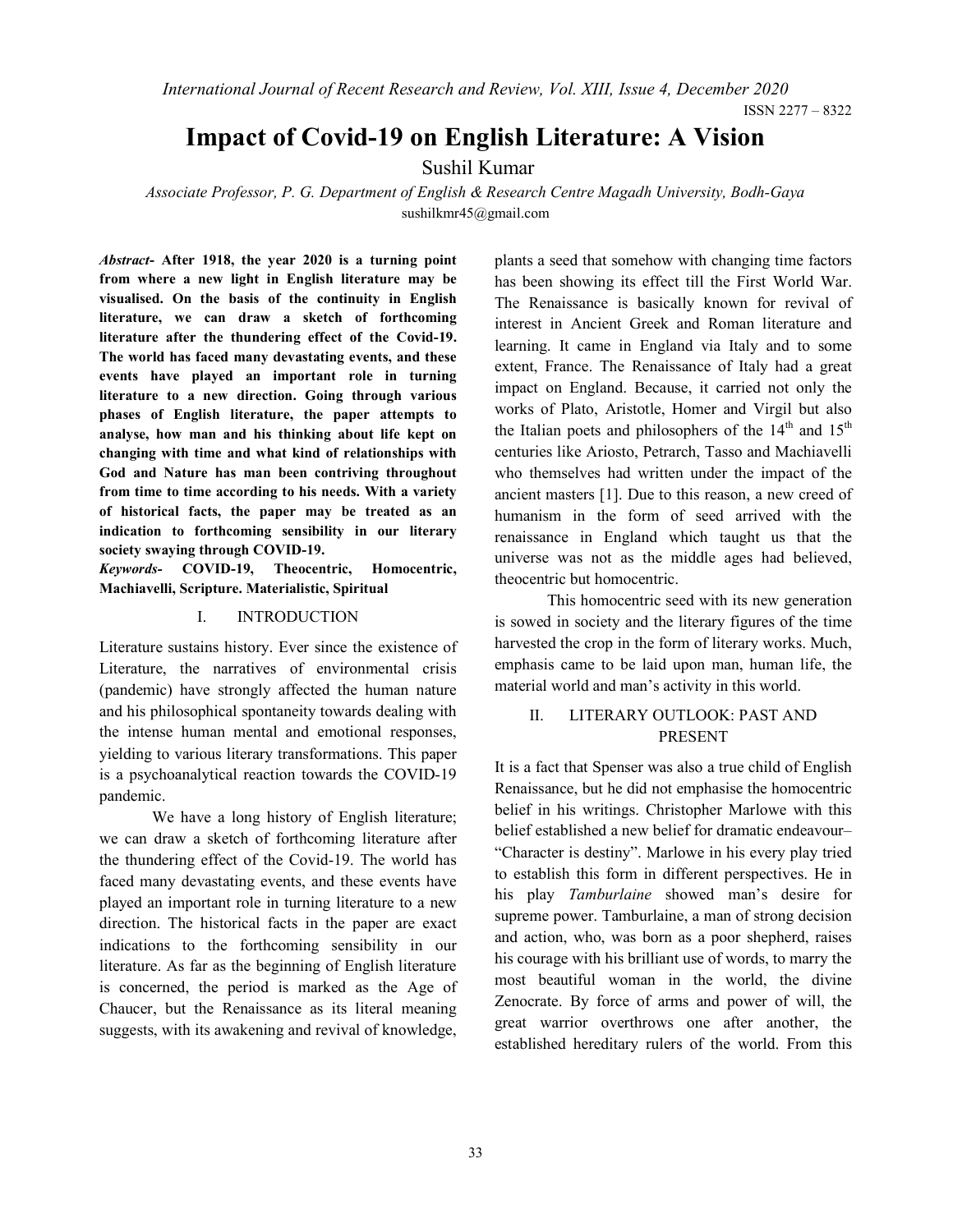point, we can mark the desire of man against the established systems in the society. The main ingredients of this new spirit are individualism and worldliness but in the original form of Renaissance, these traits are not found. Machiavelli's forceful writings encouraged man to disregard all ethical and conventional moral principles to achieve the end by any means fair or foul.

John Milton belonged to the age where no discussion about man and God was allowed but only man, kingship and frivolous society were discussed. Milton with a courageous attempt wrote an epic Paradise Lost in which his private spirit in the form of Renaissance and Reformation are reflected. In his Paradise Lost, he took a topic–To "justify the ways of God to men" (Line-25) [2]. Here a question may arise– why did Milton choose a topic in which a justification regarding God is needed? To my mind, due to the prevailing spirit, he could not escape from the position of man in the eyes of the people of the time. The reason of 'the fall of man' be marked in the classical works – man's disobedience. On the other hand, all artists of the age had stopped uttering the renaissance spirit. They just chose the ways that the ancient classics had opted. Dryden and Pope were pioneers of the way. They tried to opt the mode but slightly slipped being by-product of the time. Dryden in his Mac Flecknoe starts like the ancient classical artists:

All human things are subject to decay and when Fate summons, monarchs must obey. (Line 1-2; 54) [3].

But in the next couplet, he carries the spirit of the age which came out from the battle of Tories and Whigs or of the King and the Parliament. That's why, Mac Flecknoe though having grand style of writing is still called a lampoon. On other hand, Pope uplifts himself by choosing the wider perspective of writings than Dryden's. Yet both proved themselves to be the pioneers of the Neo- classical or Augustan Age. They follow the footprints of ancient classicists in this way. As the classicists were associated with great cities like Athens, Rome and Alexandra, the English classicists proclaimed London and Edinburgh as modern counterparts of the ancient cities. But the romantics shunned the city and shifted their interest in the village.

There is one point to be noted that romantics failed to find solace in Christianity. Some of them even celebrated the glorious excesses of Hell. Blake always contemplates the traditional religious training and his views sometimes were thought to be treasonable. Shelley was expelled from Oxford for co-authoring a provocative pamphlet – The Necessity of Atheism. Byron was forced into exile because of his allegedly wild and immoral private life.

The difference between the traditional belief and the belief of the romantics is as 'direct and general' and 'indirect and personal'. For romantics, there were their personal search for the spiritual and in the search, they used two faculties – feelings and imagination and evoked personal and emotional responses with a connection to nature. They could not travel directly to God but indirectly through nature. Nature is a beautiful creation of God. Spiritual connection may be searched out in Blake's the bestknown poem 'The Lamb' from his Songs of Innocence in which he states:

For He calls Himself a lamb He is meek, and He is mild He became a little child I a child and thou a lamb We are called by His name. (L-14-18; 89) [4]

And in his Songs of Experiences, the innocent lamb is replaced by the experienced tiger. In 'The Lamb', the world is in harmony with its 'Maker' but in 'The Tiger', there is no recurring answer. According to Blake, the element of God is properly associated with the innocent mind of a child but whenever they get worldly knowledge automatically, the element of God in the form of innocence is completely brushed out. That's why, the narrator in 'The Tyger' is wondering at the creator:

Tyger Tyger, burning bright, In the forests of the night, What immortal hand or eye, Could frame thy fearful symmetry? (L-1-4; 91)

Here Blake seems to warn man– Don't get too close to the tiger in the shape of experiences or the manly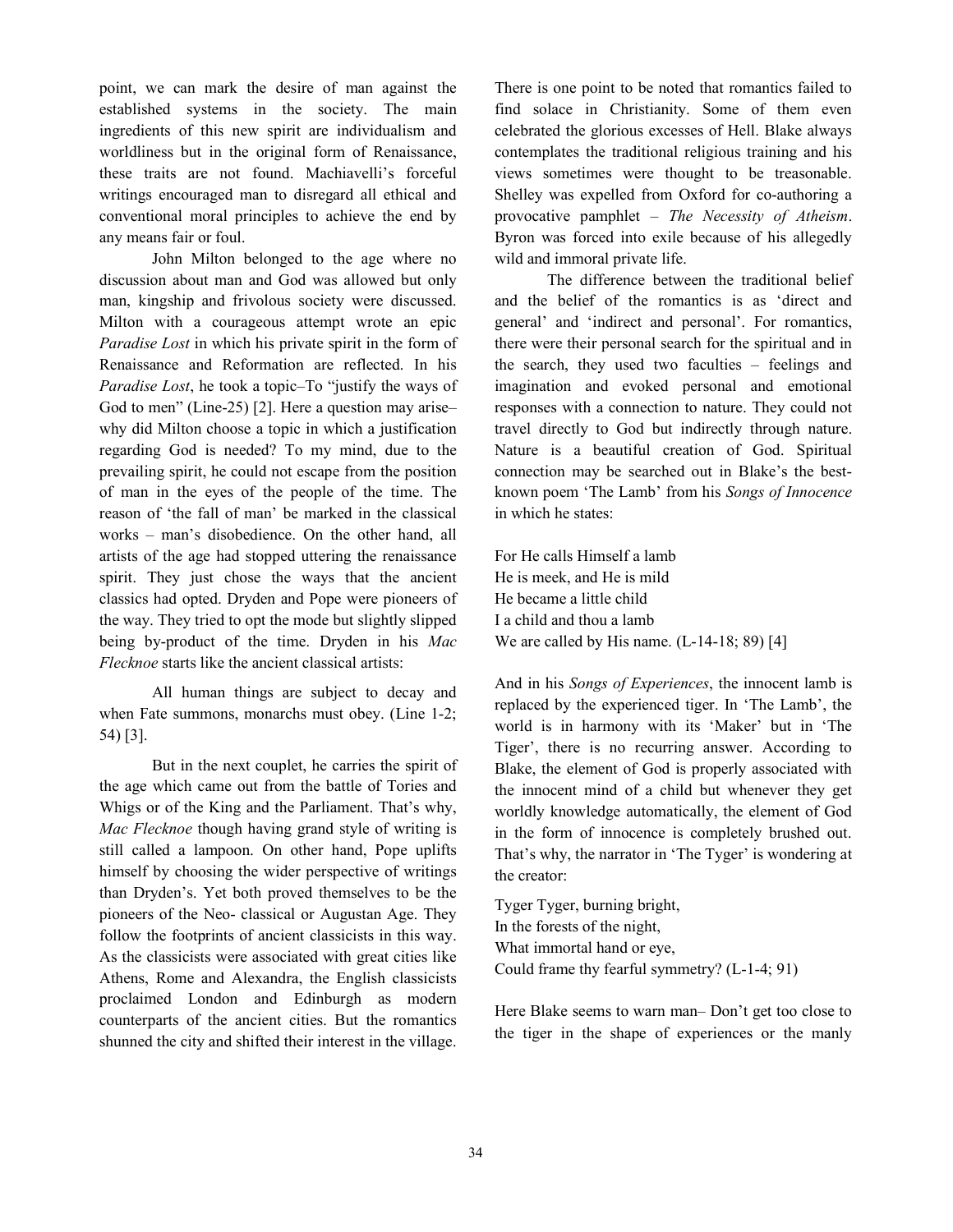world or the world of knowledge, which was the 'forbidden fruit of the tree'; otherwise you will get burnt.

Like Blake, Wordsworth, too, in his Ode-Intimations of Immorality from Recollections of Early Childhood regards the child as the single source of true wisdom and truth. As infants, we have some memory of Heaven but as we grow, we lose the connection with God:

Heaven lies about us in our infancy! (L-66; 105) And again, he states: Forget the glories he hath known, And that imperial palace whence he came. (L-84-85; 106) [5]

These beliefs had also been carried by the Victorians, but science overlapped them. Therefore, the great spiritual and the scientific belief mingled into their art and a new dimension arose which Tennyson handled towards a better direction – the direction was in the mode of 'Compromise' between faith and doubt. In the period, the conflict between science and religion became intense and widespread. Tennyson refused to neither abandon his faith in God, nor reject science, but tried to maintain a balance between the two by acknowledging the scientific discoveries and at the same time maintaining his religious faith. In In Memoriam, he extends life in a way that death is not the end of life, but believes strongly in the immortality of the soul. He accepts that the end of earthly life is just the beginning of an eternal life:

Let science prove we are, and then What matters Science unto men, At least to me? I would not stay. Let him, the wiser man who springs Hereafter, up from childhood shape His action like the greater ape, But I was born to other things. (Section 121, Lines 6-12) [6]

In the concluding stanza of the poem, Tennyson ends his journey of the compromise that God is the source of hope and peace for all of mankind:

That God, which ever lives and loves, One God, one law, one element,

And one far-off define event, To which the whole creation moves. (Section 133, Lines 141-144)

But Browning, in his poem, Pippa's Song showed his full faith in God's justice by saying:

God's in His heaven, All's right with the world! [7]

After the Victorians, there was a change in the pinpointed area and the responsibility for the change goes to the First World War. Hope of the faith became ashes. The focus was on experimentation and newness, abandonment of the fixed point of view, driven by restlessness, with regard to the traditional structures of the early period. Materialism spread all over. W. B. Yeats in his 'The Second Coming' presents the scenario of his own age in the perspective of eternity and hopes that after this decadence, a new civilisation is about to be born:

Turning and turning in the widening gyre The Falcon cannot hear the falconer; Things fall apart; the centre cannot hold; Mere anarchy is loosed upon the world, The blood-dimmed tide is loosed, and everywhere The ceremony of innocence is drowned; The best lack all conviction, while the worst Are full of passionate intensity. (99-100)

On the other hand, T S Eliot, too, described his own age in his poem Gerontion in order to compare to the war. Now, he is in a decayed house. It is not decaying, it's already decayed as if, its life is entirely over. In the second stanza of the poem, there are many symbols which can be linked to the political/religious atmosphere and the past poetic sensibilities of the poet:

Signs are taken for wonders, 'We would see a sign!' The word within a word, unable to speak a word, (31) [8]

T. S. Eliot believed that there is only one substance in the universe at this time – that is matter. Therefore, people of the time were influenced by the materialistic approach. They rejected the spiritual and devoted themselves exclusively to satisfy their physical, mental, and financial needs. Yet T. S. Eliot's belief in Christianity is reflected in The Waste Land: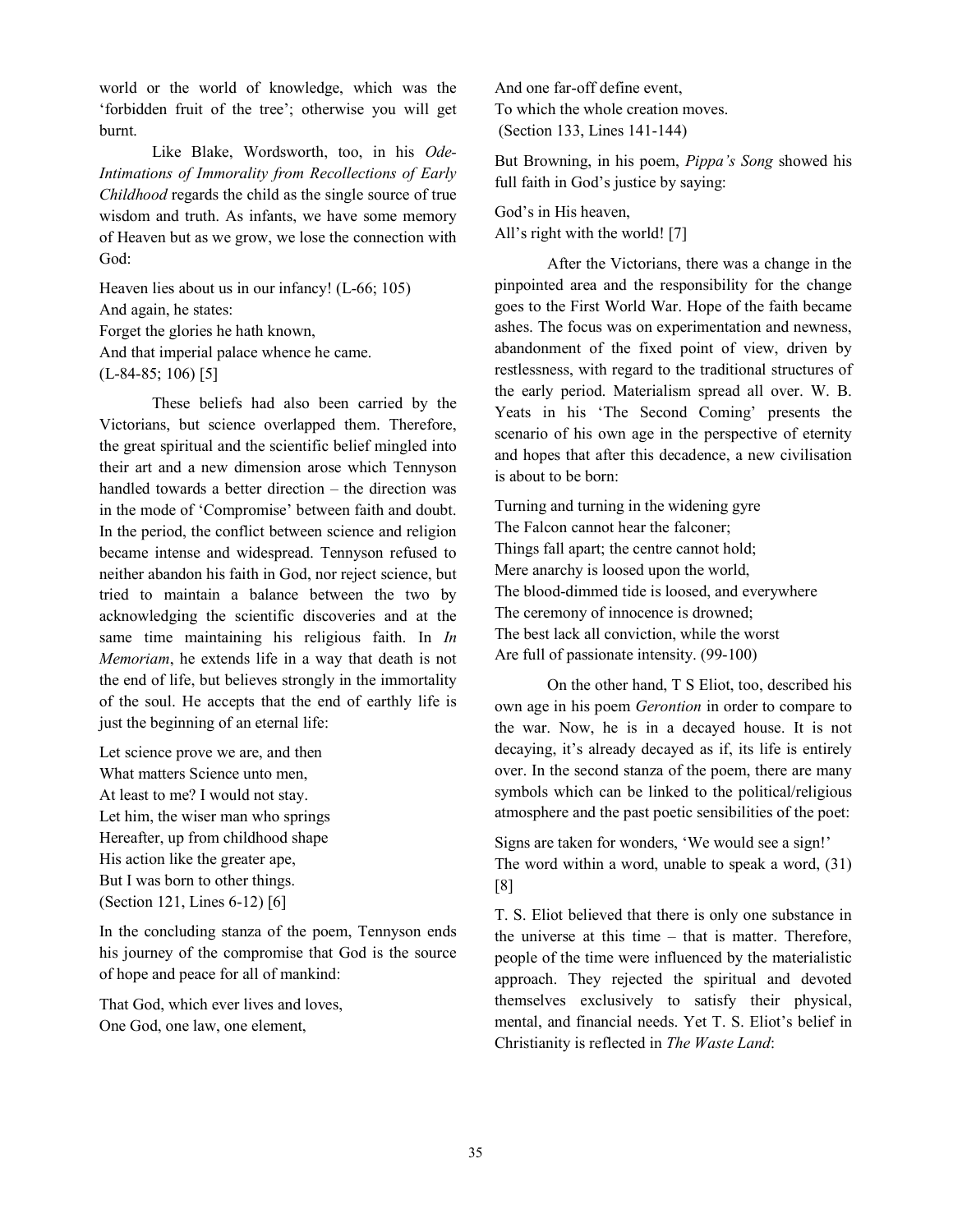There is shadow under this red rock, (Come in under the shadow of this red rock), And I will show you something different from either Your shadow at morning striding behind you Or your shadow at evening rising to meet you; I will show you fear in a handful of dust. (51) [9]

T. S. Eliot also presented the materialistic situation from where no ray of hope in terms of spiritual thoughts be created:

#### Son of man,

You cannot say, or guess, for you know only A heap of broken images, where the sun beats, And the dead tree gives no shelter, the cricket no relief, And the dry stone no sound of water. (51)

T. S. Eliot and W. B. Yeats both were the representative poets of modern sensibility and both raised the real picture of the time by their poetic endeavours. Modern literature has faced two great wars and accordingly the great artists handled these situations by their own genius. As far as English literature is concerned, it faced many movements, plagues and two destructive wars and now it is facing a new disaster in the form of Covid-19 and the artists or the readers are not in a position to say whether its effect will lead to positive or negative directions. Therefore, on the basis of past literature and my vision, the following discussion may be concluded in the form of the forthcoming English literature.

## III. LITERATURE TODAY: TECHNOLOGY VS **CULTURE**

English literature till date is in a position to tell us that it has greatly been influenced by the development of the sciences, the controversies aroused in religion and the various notions of culture. In other words, culture, science and religion played a vital role in the emergence of literature. It may also be marked that the spirit or the sensibility of the age fused with the said influential objects in the formation of literature. Therefore, we must examine these perspectives in this particular situation first, before telling about the forthcoming literature.

In this period, it may, firmly be said that science particularly in the field of medicine has

achieved a height which could not be imagined earlier. America and Italy, where Covid-19 pandemic climbed its peak in the earlier stage, are the top-most countries of the world in respect of having best medical facilities. Yet they could not handle this pandemic in proper way. The whole world is crying and not in a position to say about the cure of the pandemic. Science is nothing at this juncture. Once again, this belief shall penetrate in the mind of the artist and a new sensibility regarding science may be felt.

The next influential component is religion. Before the pandemic people in general had a tendency to run to the houses of God – temples, mosques, churches – whenever they were disturbed or disappointed for some reason or the other. But the pandemic has set aside all these activities and has upset the belief that God (for prayer) exists only in His houses built for Him by men. Now, that all the gates of all the temples, mosques and churches are shut, the personal approach to religion has turned into a general belief in the eternal, as He is the only Saviour.Only one religion stands that we are human beings and that life is in the hands of God. Personal approach in the particular religion now turns into the general belief in the eternal.

#### IV. EASTERN CULTURE: THE DOMINION

The third influential component upon literature is culture. Culture is basically connected to the Scripture of its region. Utilitarianism had emerged in the  $19<sup>th</sup>$  century in the Western region. As far as the Eastern part of the world is concerned, it is still supposedly connected to its culture. Culture provides us the principles of living and it teaches us to lead the life not of the person in individual but of the human beings in totality. It is said that India has a great culture due to having the slogan of 'VASUDHAIV KUTUMBAKAM'. On the other hand, the utilitarian approach assesses an action in terms of its consequences or outcome that is the net benefit and cost to all stakeholders on an individual level. It is measured in short term plan rather than in long term. This approach, to some extent, has reached all nations. T. S. Eliot also pointed out the cultural impact on Western world and India. In the part of discussion in his The Waste Land about the rain, where in India, the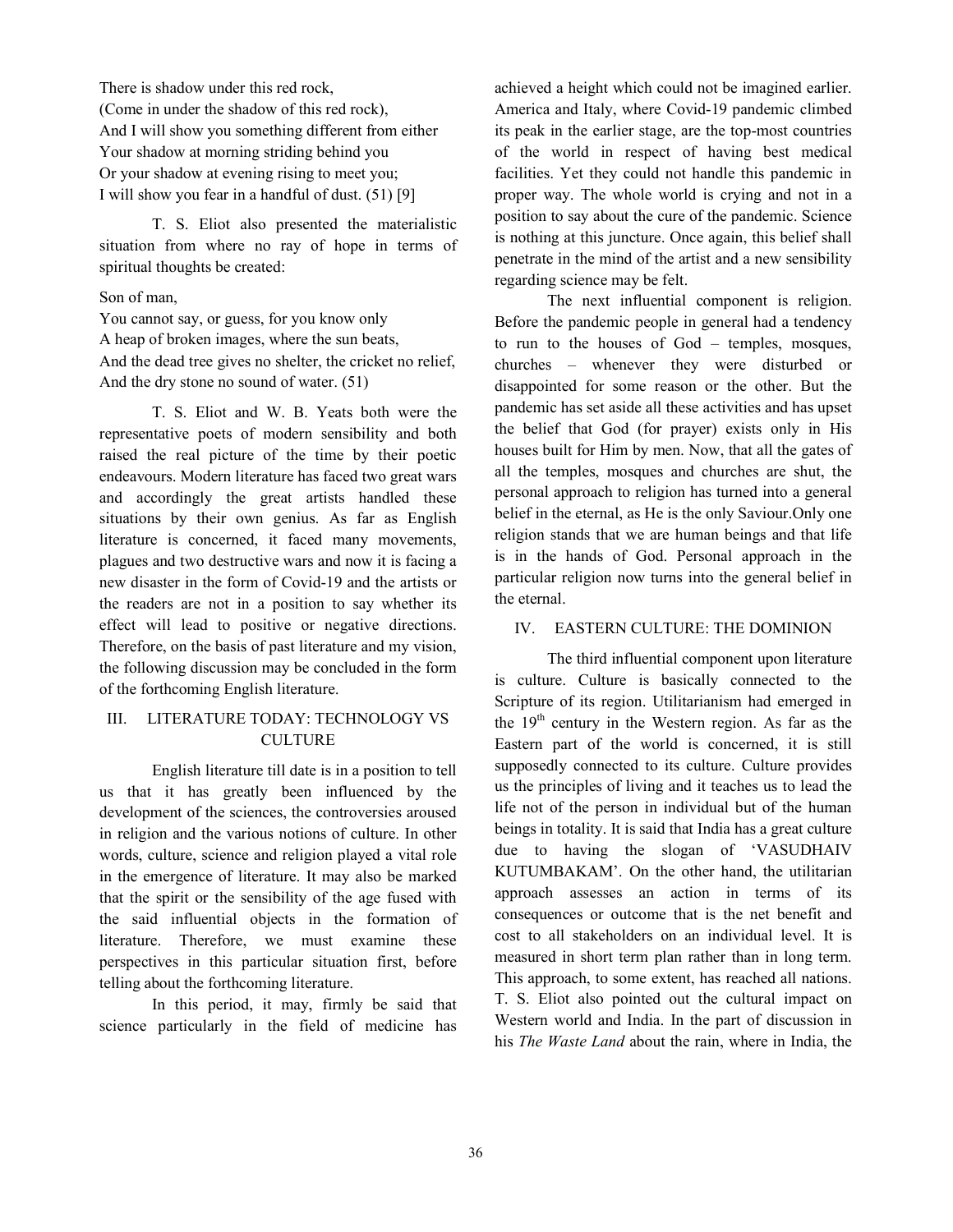rain causes the Ganges to overflow and on the other hand in the West, there is wasteland. The West has lost its fertility due to 'Things fall apart; the centre cannot hold', while the East still flourishes and has more than enough. There, in the mountain and jungles, the thunder gives wisdom:

Ganga was sunken, and the limp leaves Waited for rain, while the black clouds Gathered far distant, over Himavant. The jungle crouched, humped in silence. Then spoke the thunder (66) [10]

The result in the form of Covid-19 has already been admitted. In this situation, we have also seen its effect on nature due to being maintained discipline in life in the form of lock-down. Nature on its own will extend its own life. The pandemic has taught us that we have to follow the basic principles of life in the form of 'Love to Nature', 'Passionate to Living beings', 'To maintain a balance between Science and Culture', etc. It is being believed that these maintenances should be followed till the invention of vaccination for the cure. Therefore, these practices may create a new life-style and the artists of this age shall pin point on this venture.

After the First World War, W. B. Yeats in his poem The Second Coming declared:

Surely, the revelation is at hand, Surely, the second coming is at hand. (100)

This prophecy was uttered by Yeats in the year 1920 and in this connection, it was said that this prophecy was also based on the principle that in every two thousand years, there must be a miraculous event. Therefore, it can safely be said that the miraculous event has come in the shape of Corona Virus after completing fully two thousand years since the coming of Christ. In later stage of the poem, Yeats hinted the form of the second coming as Sphinx:

When a vast image out of Spiritus Mundi Troubles my sight: somewhere in sands of desert A shape with lion body and the head of a man, (100)

The images of the Second Coming in the form of 'rough beast' might be the virus, namely Covid-19 and

as far as the completion of the 2000 years is concerned, now it is 2020:

And what rough beast, its hour come round at last, Slouches towards Benthlehem to be born? (100)

W. B. Yeats has the same essence as we find in The Bhagwat Gita too, where Lord Krishna, an incarnation of Lord Vishnu in Hindu mythology reveals to Arjun:

"Yada yada hi dharmasya glanir bhavati bharata Abhyuthanam adharmasya tadatmanam srijmayaham"

"Paritranaya sadhunam vinashaya cha tushkritam Dharma sansthapanardhaya sambhawani yuge yuge. (verse8)

The English rendering to these verses is:

"Whenever there is a decline in righteousness and an increase in unrighteousness,

O Arjun, at that time I manifest myself on earth".

"To protect the righteous, to re-establish the wicked, and to re-establish the principles of dharma I appear on this earth, age after age." [11]

 On the other hand, T. S. Eliot concludes the poem The Waste Land, in his own style. He believes in the term 'Contemporaneity and Antiquity'. Contemporary situations are for understanding of antiquity. Antiquity is a condition of sustainability in his poetic scheme of things. His contemporary experiences cannot grow, prosper, and flourish unless it has sustainable support of the antiquity. His contemporaneity consist not only the contemporary situations but also the beliefs of the time. And his antiquity is the backbone of his poetry through which he emphasises the syllable ' $Da$ '. ' $Da$ ' formulates the three instructions – Datta, Dayadhvam and Damayata. 'To Give', To Sympathise' and 'To Control' are the elements of God and also a mantra to establish a connection with God which may provide us – "Shantih, Shantih, Shantih".

## V. CONCLUSION

To my mind, the forthcoming literatures shall be based on the path which can connect man to God. There may be an arrangement of line of the connection like– from God to the Scripture; from Scripture to Culture; from Culture to Society and from Society to Man, along